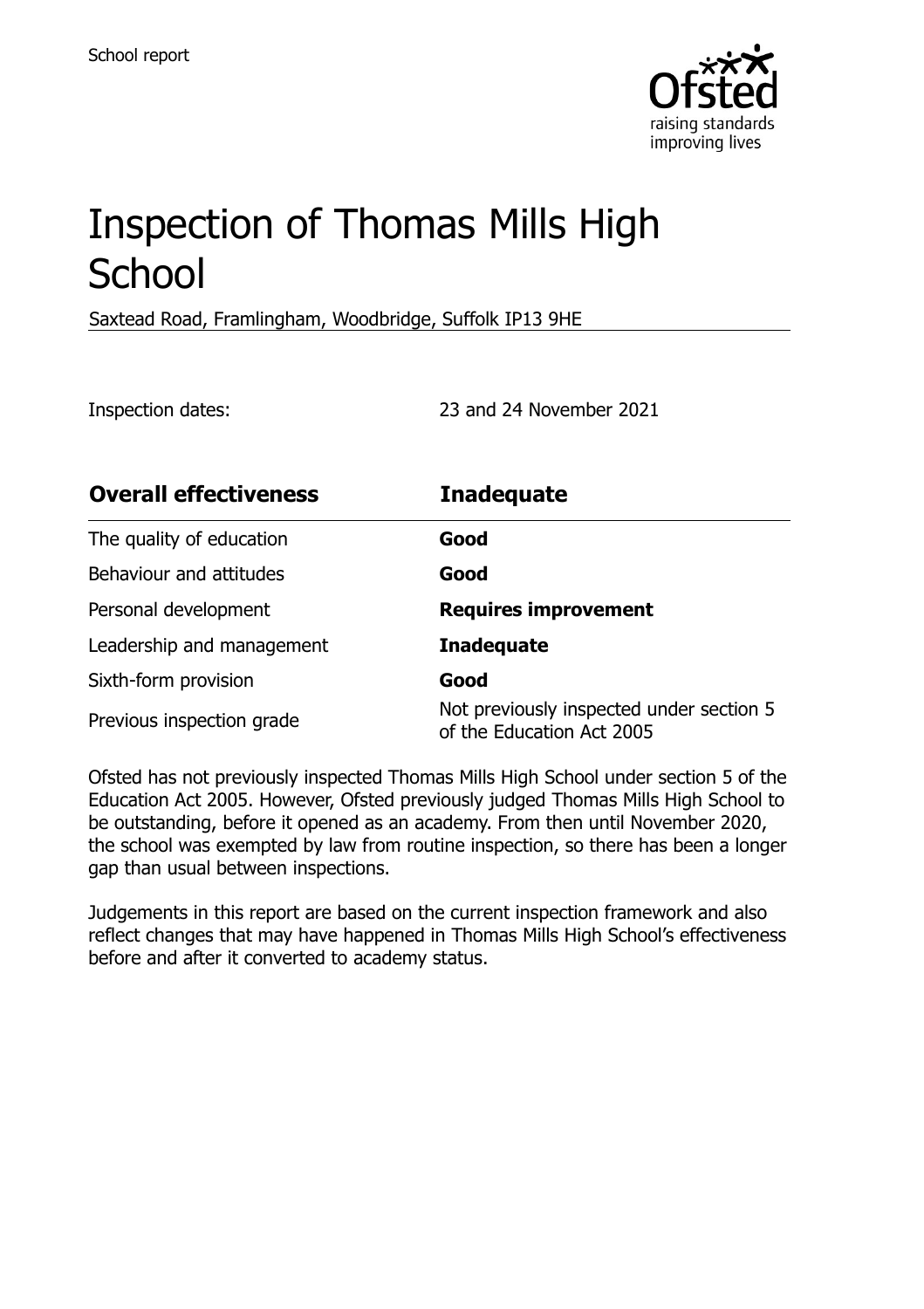

## **What is it like to attend this school?**

Pupils at Thomas Mills High School receive a good quality of education. They show an eagerness to learn. Pupils value the strong teaching they get.

In lessons and around the school, behaviour is calm and purposeful. Most pupils are polite and friendly. Pupils say that bullying does not usually happen, and if it does, staff deal with it well.

Pupils say that leaders could do more to teach them to understand difference. They say that some of their peers do not respect those pupils with different backgrounds or attitudes from themselves.

Pupils enjoy a wide range of clubs and other opportunities to help them develop personally. They receive well-considered guidance about their next steps when leaving school. Almost all pupils go on to positive destinations, with many going to top universities.

While many pupils feel safe at the school, some pupils are uncomfortable about how effectively staff respond to their worries. They say that this prevents them from disclosing their concerns. Pupils say that leaders could provide more helpful ways for them to report these.

#### **What does the school do well and what does it need to do better?**

Leaders' processes for safeguarding are weak. Leaders do not have the information they need in order to know that pupils in the school are safe. Neither senior leaders nor the trustees check thoroughly on the work of the designated safeguarding leads. Some leaders have not had appropriate training. They do not know how and when to record their concerns about pupils' safety and welfare. Too many decisions rely on informal conversations rather than rigorous procedures. This means that leaders are not able to ensure that the safeguarding processes leaders use are effective.

The personal development curriculum does not provide pupils with a secure understanding of respecting others for their differences. While some aspects of personal development are discussed during assemblies, it is not enough to ensure that pupils' attitudes towards others are well developed and embedded in pupils' day-to-day actions. A substantial minority of pupils report that some of their peers do not show respect for those who are different from themselves.

Leaders do not have a clear oversight of how well pupils attend school. Leaders do not know what percentage of pupils have low attendance, or which specific groups of pupils do not come to school regularly. Because of this, leaders are unable to check effectively whether their actions to improve pupils' attendance are working.

Trustees have a range of knowledge and skills to check that the quality of education is effective. However, they do not closely monitor leaders' actions and work to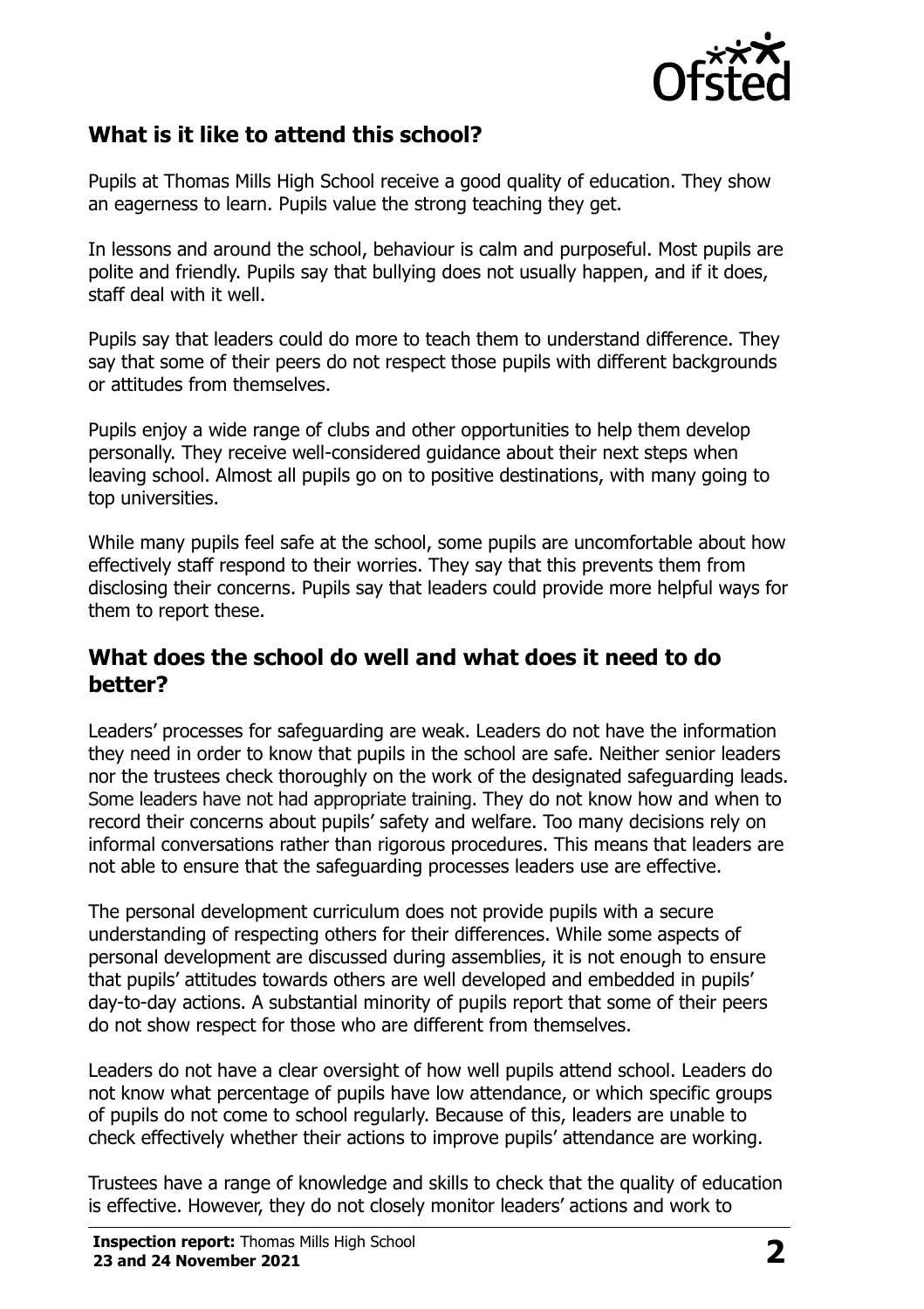

ensure that pupils are safeguarded. Trustees do not know whether leaders' systems to keep pupils safe are effective. Consequently, trustees are not in a position to hold leaders to account for their actions.

The curriculum is well planned. Subject leaders ensure that pupils build their understanding from what they already know. Teachers have strong subject knowledge. They check whether pupils understand what they are learning and address misconceptions. As a result, pupils achieve well across the whole curriculum.

Pupils with special educational needs and/or disabilities (SEND) receive effective support. Leaders identify the needs of these pupils accurately. Leaders ensure that they put in place effective actions to support pupils' needs. Staff are well trained to help pupils with SEND. As a result, pupils with SEND achieve well and access the same curriculum as their peers. They develop the knowledge they need to be well prepared for their next steps.

Leaders prioritise reading. Staff create a culture in which pupils enjoy reading. Pupils talk positively about what they learn from reading. In addition, the weakest readers get effective support to help them catch up. Consequently, pupils are able to access the full content of the curriculum and develop their reading fluency.

A range of clubs is on offer, and while these were affected by the pandemic, they have restarted and contribute positively towards pupils' personal development.

Students in the sixth form thrive both academically and personally. Students contribute to the wider life of the school. For example, they run the house system, and mentor younger pupils. This helps build their sense of responsibility. Students learn practical skills that will help them later on, such as in personal finance. The well-structured environment in the sixth form helps students to use their independent study times well. As a result, they develop positive attitudes for learning, and subsequently for life.

### **Safeguarding**

The arrangements for safeguarding are not effective.

Safeguarding records are not well maintained. Important safeguarding information is not stored securely. Leaders are not always clear where the records are. This means that leaders do not have to hand the information they need to support vulnerable pupils.

Staff receive training to understand the risks in the local area. Pupils learn how to stay safe online. However, the processes that leaders have put in place for teaching pupils how to stay safe are weak.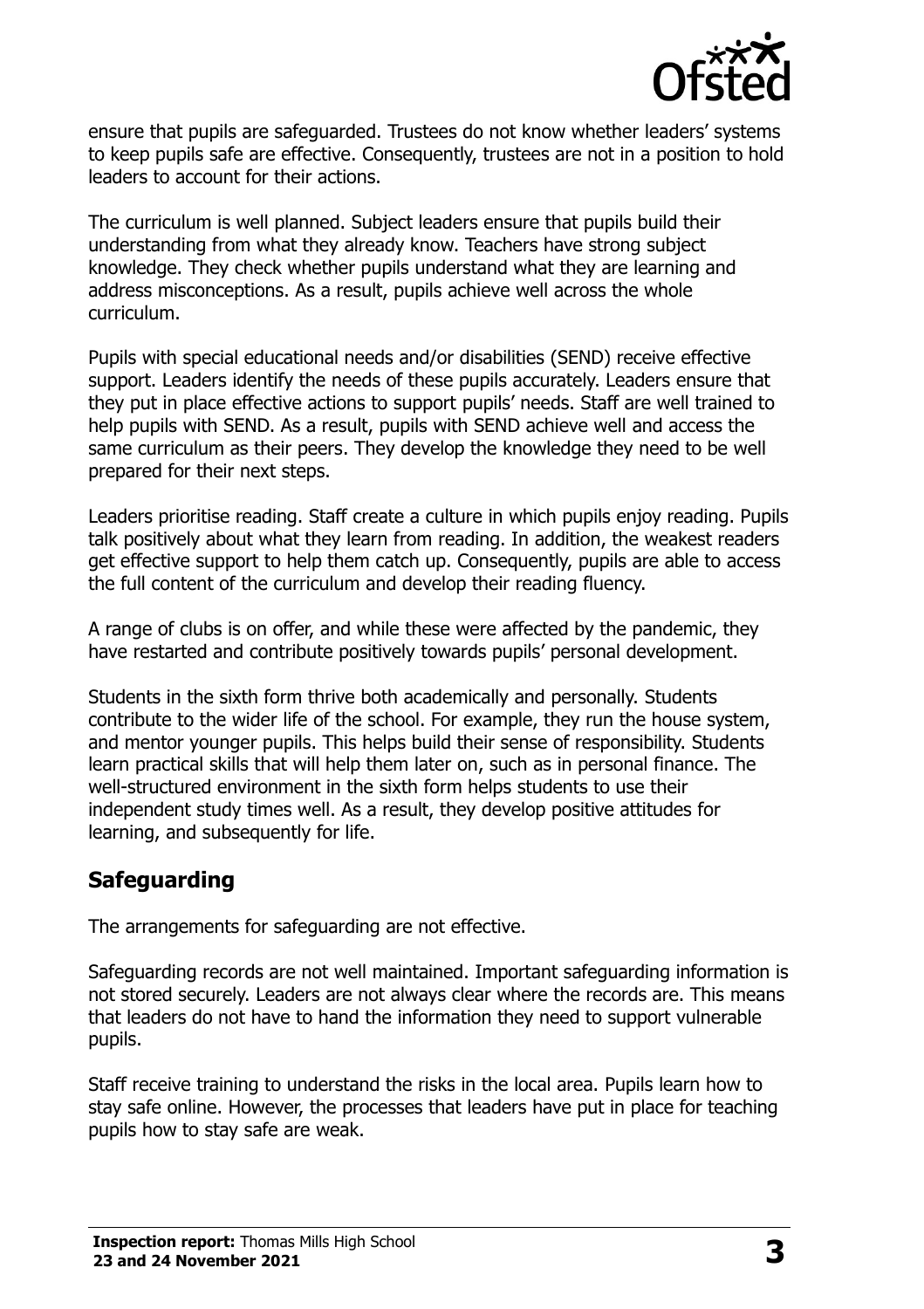

## **What does the school need to do to improve?**

#### **(Information for the school and appropriate authority)**

- Leaders' processes for safeguarding are weak. Because of this, leaders are not able to ensure that pupils are safeguarded well. As a matter of urgency, leaders must address these weaknesses and put in place rigorous safeguarding procedures to ensure that they know that pupils, including the most vulnerable, are safeguarded effectively.
- Leaders do not have a clear oversight of the attendance and safeguarding processes in the school. As a result, they do not know enough about the impact of actions they have taken. Leaders should ensure that they have all the information they need and use it purposefully to support them to help improve the systems and processes in place to safeguard pupils effectively.
- $\blacksquare$  Some leaders do not have the knowledge they need to ensure that safeguarding concerns are accurately recorded. This means that leaders cannot be sure that all the concerns are raised that should be. Leaders must ensure that all leaders are trained to understand how and when to record their concerns about pupils' safety and welfare.
- Leaders' curriculum programmes to provide pupils with understanding of difference are not effective enough. Pupils report that some of their peers do not show respect for those who are different from themselves. Leaders should ensure that pupils receive the appropriate knowledge and skills to help them understand all the protected characteristics, so that they are able to apply these in their dayto-day lives.
- Trustees do not carry out sufficient checks on the work of school leaders. Because of this, their oversight of leaders' work on important aspects of the school's work, such as safeguarding, is weak. Trustees must ensure that they have the knowledge and skills to hold leaders to account, and then do so.

### **How can I feed back my views?**

You can use [Ofsted Parent View](http://parentview.ofsted.gov.uk/) to give Ofsted your opinion on your child's school, or to find out what other parents and carers think. We use information from Ofsted Parent View when deciding which schools to inspect, when to inspect them and as part of their inspection.

The Department for Education has further *quidance* on how to complain about a school.

If you are the school and you are not happy with the inspection or the report, you can [complain to Ofsted.](http://www.gov.uk/complain-ofsted-report)

## **Further information**

You can search for [published performance information](http://www.compare-school-performance.service.gov.uk/) about the school.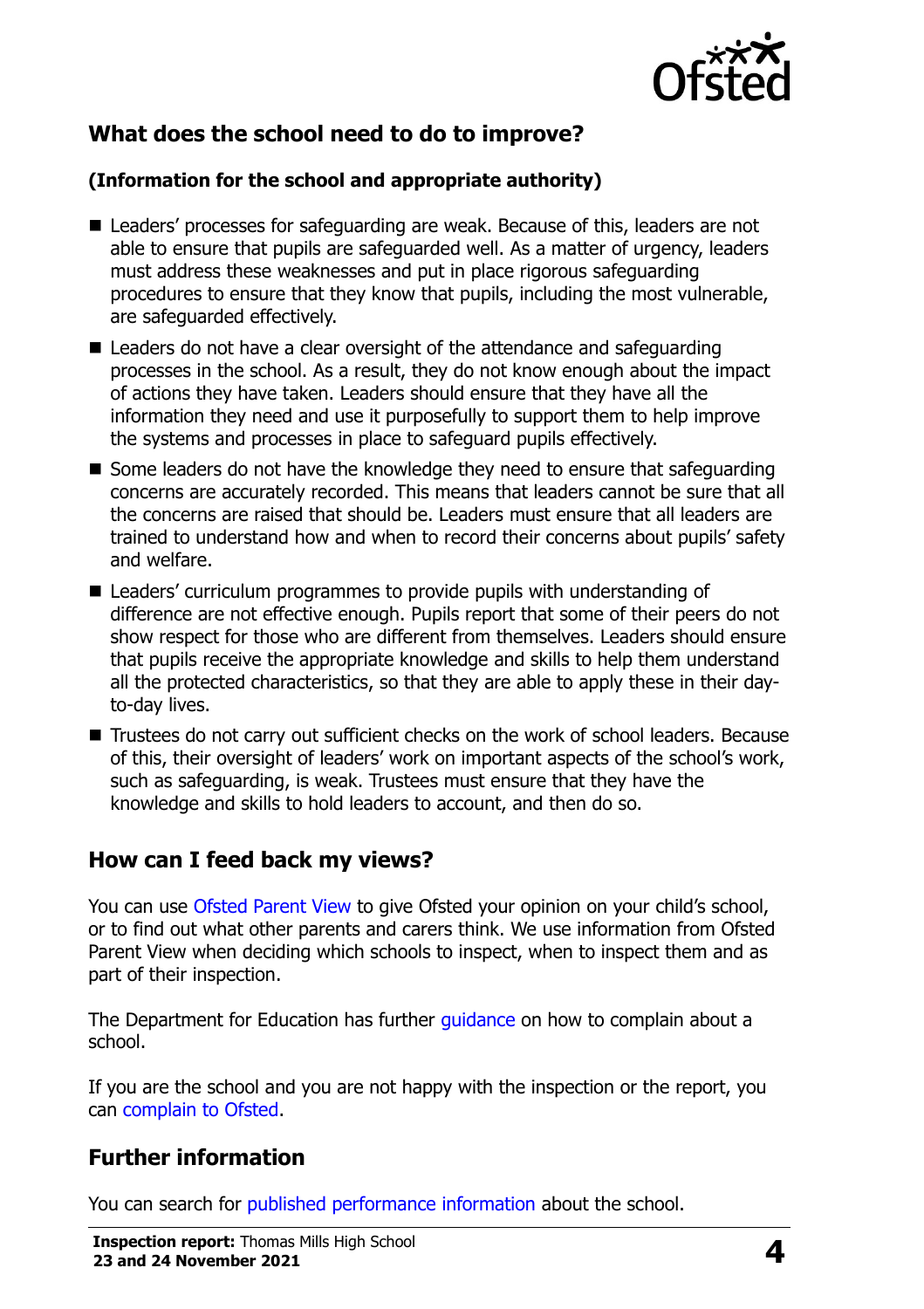

In the report, '[disadvantaged pupils](http://www.gov.uk/guidance/pupil-premium-information-for-schools-and-alternative-provision-settings)' refers to those pupils who attract government pupil premium funding: pupils claiming free school meals at any point in the last six years and pupils in care or who left care through adoption or another formal route.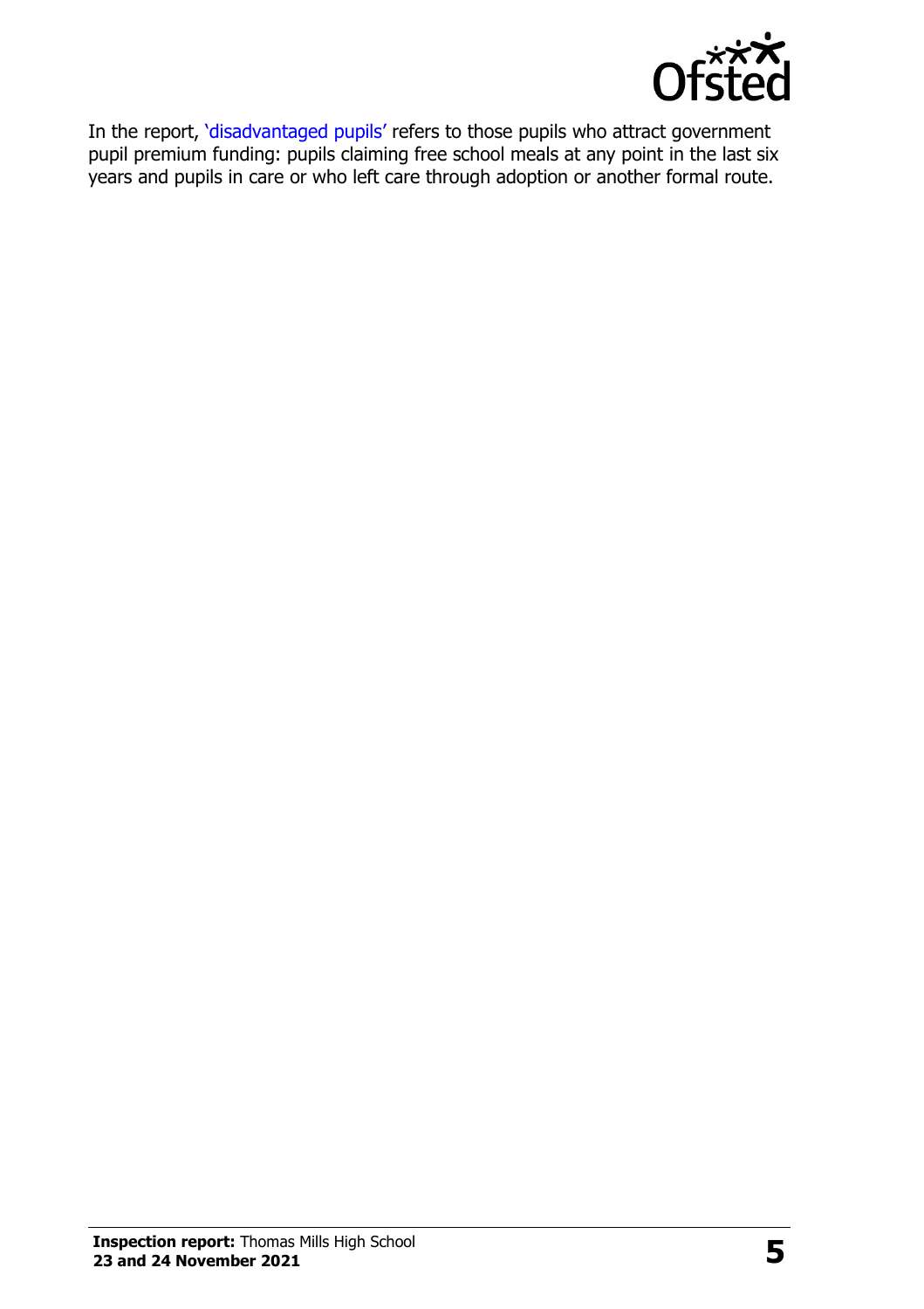

## **School details**

| Unique reference number                            | 136782                         |
|----------------------------------------------------|--------------------------------|
| <b>Local authority</b>                             | <b>Suffolk</b>                 |
| <b>Inspection number</b>                           | 10199296                       |
| <b>Type of school</b>                              | Secondary comprehensive        |
| <b>School category</b>                             | Academy converter              |
| Age range of pupils                                | 11 to 18                       |
| <b>Gender of pupils</b>                            | Mixed                          |
| <b>Gender of pupils in sixth-form</b><br>provision | Mixed                          |
| Number of pupils on the school roll                | 1,143                          |
| Of which, number on roll in the<br>sixth form      | 272                            |
| <b>Appropriate authority</b>                       | Board of trustees              |
| <b>Chair</b>                                       | <b>Sue Preston</b>             |
| <b>Headteacher</b>                                 | <b>Philip Hurst</b>            |
| Website                                            | www.thomasmills.suffolk.sch.uk |
| Date of previous inspection                        | Not previously inspected       |

## **Information about this school**

- The school became an academy in June 2011.
- Most pupils are from a White British background.
- $\blacksquare$  The school has a lower than average proportion of pupils with SEND, disadvantaged pupils and pupils who speak English as an additional language.
- The school uses alternative provision.

## **Information about this inspection**

The inspectors carried out this inspection under section 5 of the Education Act 2005.

In accordance with section 44(2) of the Education Act 2005, Her Majesty's Chief Inspector is of the opinion that this school requires significant improvement,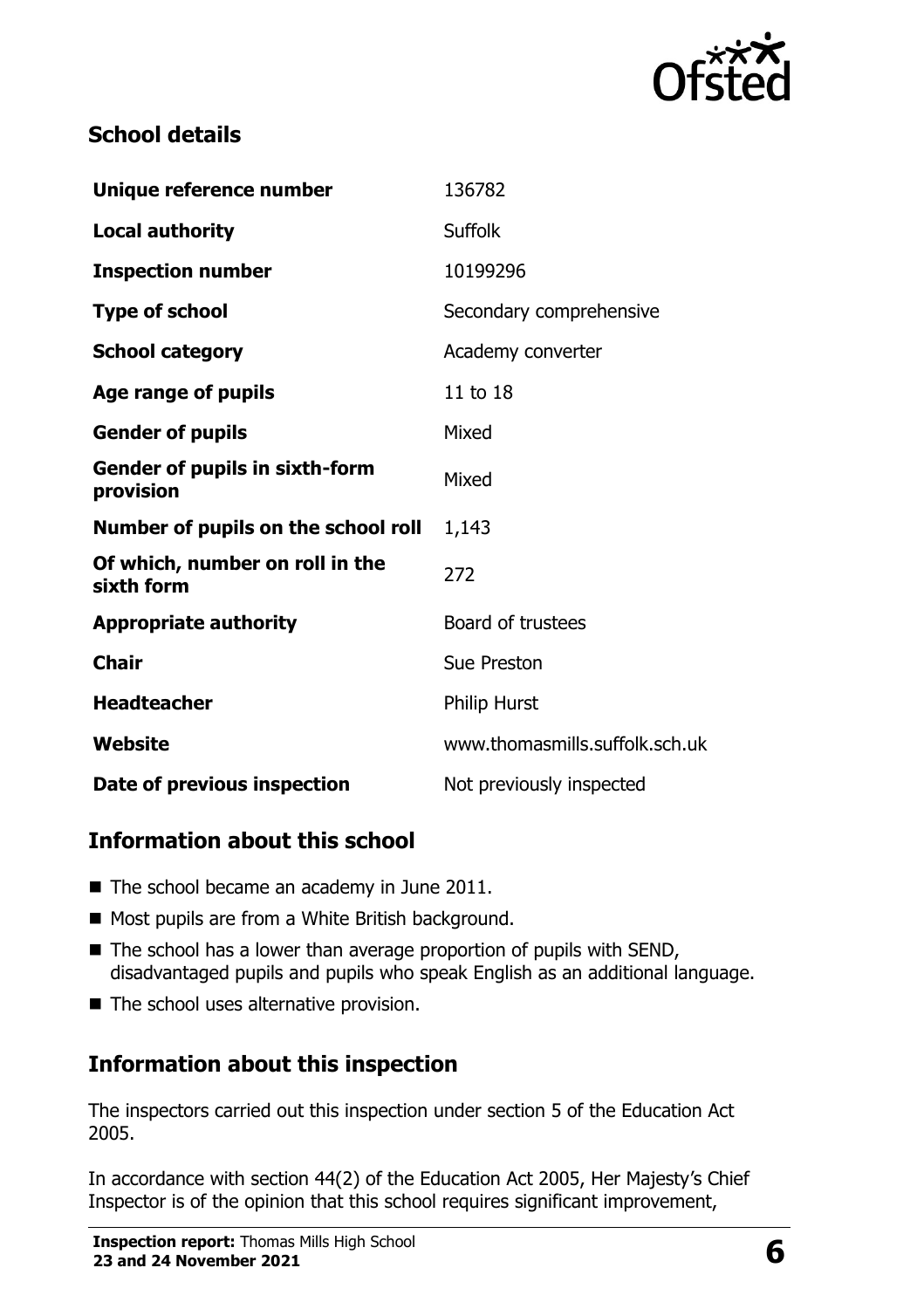

because it is performing significantly less well than it might in all the circumstances reasonably be expected to perform.

This was the first routine inspection the school had received since the COVID-19 pandemic began. Inspectors discussed the impact of the pandemic with school leaders, and have taken that into account in their evaluation.

- Inspectors held meetings with senior leaders, other leaders, staff, pupils and trustees.
- Inspectors reviewed a range of school documents, including the school improvement plan, school policies, curriculum plans in a range of subjects, and the minutes of trustees' meetings.
- In order to evaluate the quality of education, inspectors did deep dives in mathematics, English, science, design and technology, modern foreign languages and history. In each subject, inspectors carried out meetings with subject leaders, conducted lesson visits, had discussions with staff and pupils, and looked at pupils' work.
- To inspect safeguarding, inspectors scrutinised the school's single central record, considered the school's safeguarding policy, held meetings with the designated safeguarding lead, checked safeguarding records, and spoke to leaders, staff and pupils.
- Inspectors reviewed the 135 responses that were submitted by parents and carers to Ofsted's online questionnaire, Parent View, and 102 free-text responses submitted during the inspection. Inspectors also considered the 71 responses to the staff survey, and the 110 responses to the Ofsted pupil survey.

#### **Inspection team**

| Charlie Fordham, lead inspector | Her Majesty's Inspector |
|---------------------------------|-------------------------|
| Katherine Douglas               | Her Majesty's Inspector |
| Sue Smith                       | Ofsted Inspector        |
| Diana Fletcher                  | Ofsted Inspector        |
| Jason Carey                     | Ofsted Inspector        |